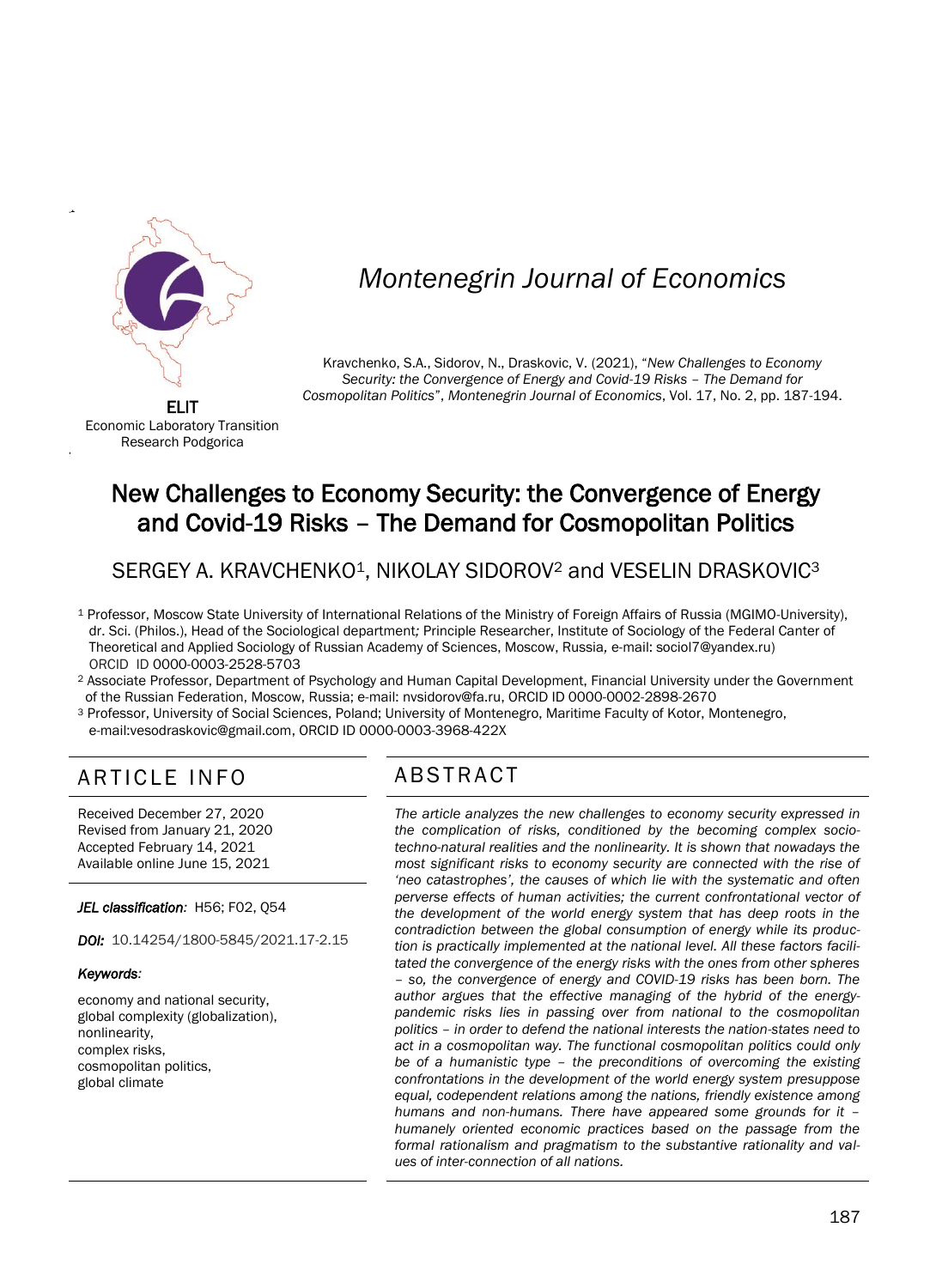#### **INTRODUCTION**

It is necessary to look at the new challenges to economy and national security from three codependent angles: firstly, through the prism of the complex risks caused by the becoming socio-techno-natural realities that develop in a nonlinear way; secondly, there have been born the convergence of energy and COVID-19 risks that expresses the complication of the risk's nature; thirdly, these complicated risks manifest themselves in the both *global and local context*. In these conditions there has appeared the contradiction between the national-centric functionality of the economic institutions (V. Draskovic and M. Draskovic, 2013) and the demand to pass over to the cosmopolitan politics to answer adequately to the needs of the world economy. In order to be accepted by nations, the cosmopolitan politics should be based on principles of substantive rationality and humanistic values.

Due to the effect of the 'arrow of time' there takes place the accelerated and increasingly complex development of nature and society (Prigogine and Stengers, 2018). This effect also concerns the energy system that acquires a complex character: its traditional and new components develop *increasingly quicker* in a *nonlinear way* often taking the forms of gaps, cascades of technological and organizational innovations. A vivid example of it is the functioning of the oil pipeline transport. If all relatively simple traditional modes of transporting oil products (rail, river and sea tankers) deliver the cargo from the starting point A to the final point B or to a series of such points, the main oil pipeline transport supplies simultaneously the energy to its numerous consumers, forming an *extensive network*, sometimes located in different countries and even on different continents.

Whereas the traditional modes of transport function within the national borders and in the time of the clock, the main oil pipeline transport works, as a rule, in different space-time coordinates – in "space of contiguity" (interactions, such as the delivery of energy, are made "*regardless of the location of actors engaged in the communication process*") and in "timeless time" (the kind of time that occurs when in a given context "*there is systemic perturbation in the sequential order of the social practices performed in this context*" (Castells, 2010, pp. xxxi-xxxii; xl-xli], or in "network time as connected asynchronity" (Hassan and Purser, 2007, p. 51).

This is manifested in the rise of the network energy realities*,* the functioning of which have ambivalent consequences. On the one hand, the complexity of the energy system, the increasing mobility of energy products is an important factor of economic and political stability in the world and the welfare of mankind, ensuring international economy (and national) security at both global and regional levels. In spite of all the risks, the effective functioning of the energy system on the whole makes a significant contribution to stabilizing the system of modern international economic and political relations (Vo, 2020). But on the other hand, the Greenpeace initiates protests against the oil industry and carbon emission. There are claims that the oil age is "*winding down*" (Rifkin, 2002, p. 174) and it is necessary to pass over to low carbon economy, based on a qualitatively different eco-energy system.

What is more important - the consumers of oil energy resources are increasingly diversifying geopolitically, demonstrating that they, as actors of the global energy network field, have specific interests. The Gulf war and hybrid 'oil wars' express the aim of some actors to extend their access to the carbon resources. This produces the growing contradiction: most institutions dealing either with the production or consumption of the energy resources are based in the nation-states, but have to handle both global and local problems. This contradiction is accompanied by the appearance of the convergence of energy and covid-19 risks that might be regulated by cosmopolitan institutions.

#### 1. METHODOLOGICAL APPROACH

There used the modern reflexive theories studying the effects of the global complexity (globalization) and nonlinear transformations. The accelerated and increasingly complex development of nature and society has led to the recognition of the dominance of nonlinear development expressed through instabilities at all levels, gaps in socio-cultural continuity, sharp increase in points of bifurcation, turbulences,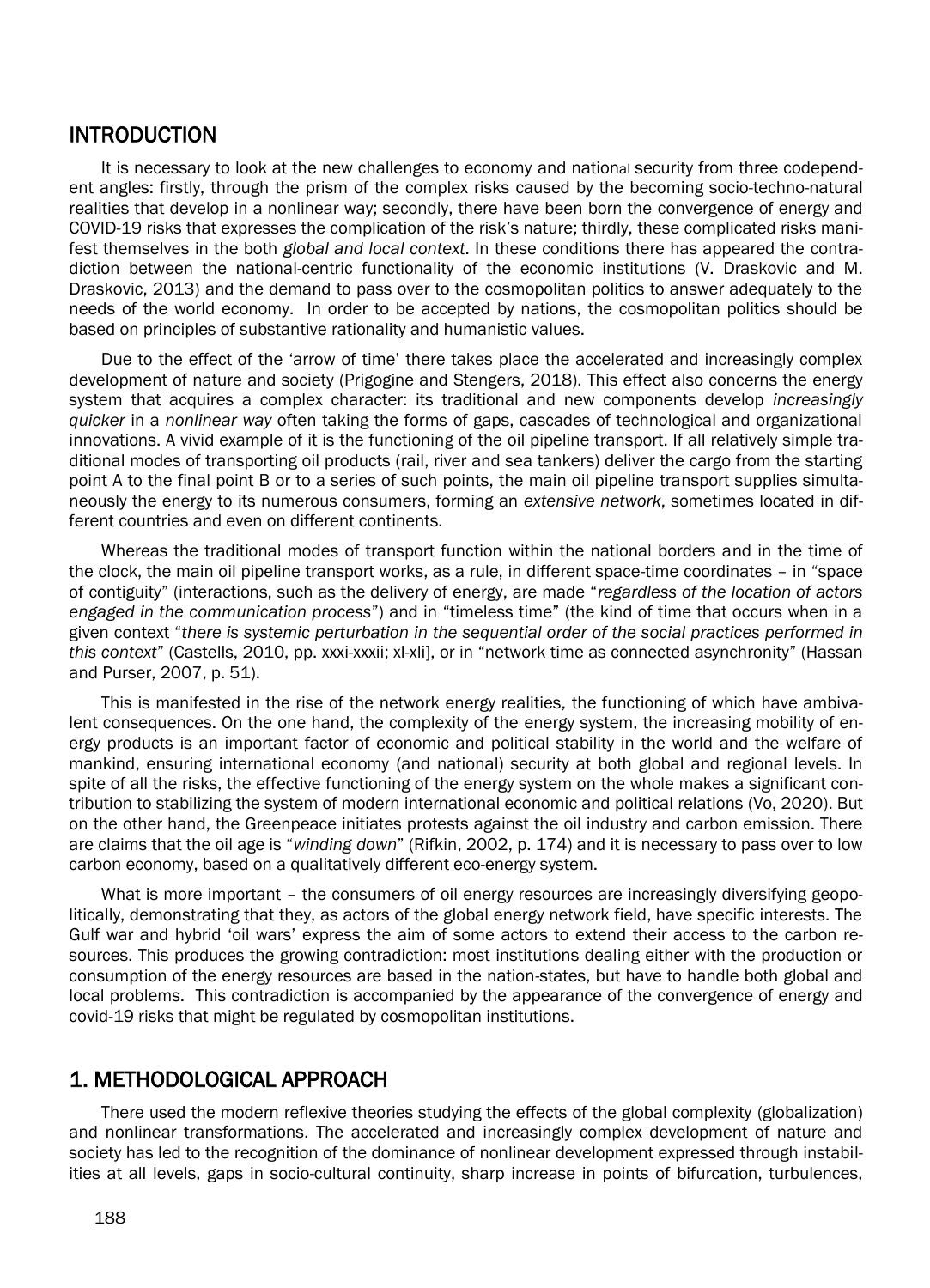and metamorphoses. These factors forced the appearance of the convergence of the energy and COVID-19 risks that manifest themselves in the glocalized contest, defined as "*the refraction of globalization through the local*" (Roudemetof, 2016, p. 79).

The convergent risks are analyzed through the prism of "*neocatastrophism*" (Urry, 2016), the theory of '*world risk society'* (Beck, 2010) and the theory of "*the metamorphosis of the world"* that *"goes beyond theory of world risk society*" (Beck, 2016, p. 4) The new investigations of cosmopolitan humanism and bioethics facilitating the cosmopolitan responsibility and cross-border cooperation are also used (Bauman, 2017; Braidotti, 2013).

### 2. CONDUCTING RESEARCH AND RESULTS

There can be highlighted three groups of the most significant risks to the economy and national security conditioned by the becoming complex socio-techno-natural realities. Some risks are caused by the *fast change* in the external dangers ('warming' and turbulent climate) that forces the energy actors to make decisions from a number of management and/or socio-technological alternatives. Among them – to rely on the traditional technical solutions related to the quantitative enhancement of the high carbon production and consumption; to carry out additional means of oil-based modernization knowing that these approaches are connected with climate change, the consequences of which will be evidently seen in the future; or to use the energy innovations aiming at governing climate catastrophes and moving towards ecological modernization within the principles of bioethics that may contradict pragmatic approaches to economy and energy politics (Beistegui et al., 2015);

A. Giddens interprets these risks in the context of what he names "*Giddens's paradox*": "*People find it hard to give the same level of reality to the future as they do to the present*". The essence of it is that the accelerating dynamics of nature and society, not supported by adequate moral and ethic standards, generates the *delayed risks* as to climate as well as to the economy and bio systems: "*there are other risks that have to be faced up to, which intersect with those created by climate change – for example, pandemics*". For dealing with the risks to climate change and energy security the author stresses the necessity of codependence of political and economic convergence: "*the most important area of political and economic convergence is the overlap between climate change and energy security*" (Giddens, 2010, pp. 2, 7, 9; Vasylieva, 2019;Streimikiene, 2020).

Highly likely, the energy actors are aware of the many immoral components of their activities, but do not make the necessary efforts to change them – the negative consequences will come sooner or later. The delayed risks posed by the economic egoism of transnational corporations involved in the production of global energy resources are particularly great. However, these risks are not fatal. They might be opposed by the transition to the *cosmopolitan politics* aimed at finding the optimal balance between the profit derived from the pragmatic usage of the energy resources and the wider criteria of wealth that are more adequate to the human nature.

The next group of risks to the energy security is the choice of the effective system for monitoring of the conditions of delivering energy, the technical state of the production and transportation of oil, taking into consideration the close connection of these processes to bio and water resources. There is a rise of *neocatastrophism* – a new trend in thinking about the future of societies and nature that is in the increase of a potential catastrophe within *complex systems,* subjected to the risks of unexpected events. "*The 'causes' of catastrophe lie with the systematic and often perverse effects of human activities as these cascade across financial, climate, religious, food, water, security and energy systems*".

The operation of a complex system generates "multiple unintended effects, different from those that had been sought. One reason for this is the importance of small but potentially major changes often described as "*black swans*" – rare, unexpected and highly improbable events, but which have huge impacts" (Urry, 2016, pp. 34, 45-46).

That means that minor actions within a complex energy system are capable of causing *avalanchelike consequences*. Thus, there may be shifts of tectonic plates or earthquakes (Marriner, Morhange and Skrimshire, 2010, pp. 43–48) or the so-called 'extreme weather events' (floods, droughts, storms, tropi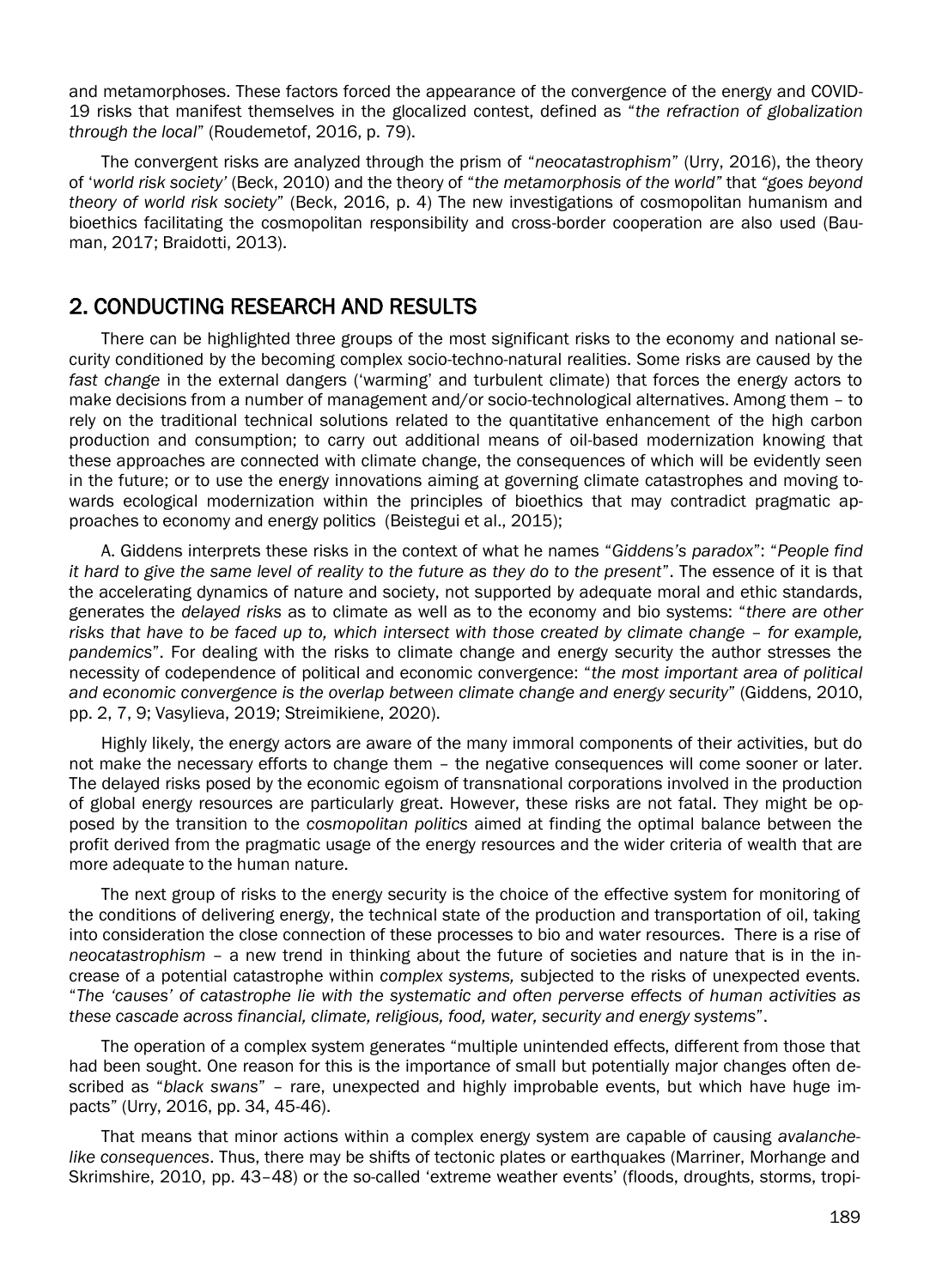cal cyclones, tornadoes, devastating fires, strong snowfalls). A good example is hurricane Katrina, which struck New Orleans and other US coastal settlements in 2005, when the dams protecting the city, 70% of which is below sea level, were destroyed. But it didn't get along with simply "traditional" flooding: the water carried oil and other pollutants. In this regard, a whole group of scientists initiated a "*perspective on a modern catastrophe*" (Brunsma, Overfelt and Picou, 2010).

"New catastrophes" permanently change the essence of the economy and national security, that presupposes the necessity of the 'liquid surveillance', which, in fact, is "the world of monitoring, tracking, tracing, sorting, checking and systematic watching" (Bauman and Lyon, 2013, p. 8). Nowadays this type of surveillance is mainly used for a systematic watching of customers, their purchase interests. But the newest digital technology might be as well applied for humane societal purposes – preserving the proper functioning of the energy system and eco recourses in the conditions when 'highly improbable events' are becoming a 'norm' of functioning of the complex socio-techno-natural realities.

Moreover, the digital surveillance acquires a cosmopolitan character: "*drones do the dirty work of surveillance*" legitimating the appearance of a specific "*surveillance beyond borders*" (Urry, 2014, pp. 143, 150). The humanly oriented surveillance for the sake of economy and national security can minimize the consequences of the complex risks and contribute to a sustainable development.

The third group is the risks caused by the current *confrontational vector* of the development of the world energy system that has deep historical roots. In the industrial epoch the production and the consumption of energy was carried out mainly within national borders. The technical, economic and political risks were exclusively *local* in essence and were confined to the resources of the country. Nowadays the '*cosmopolitanism'* has emerged – "*the human condition has itself become cosmopolitan*" (Beck, 2007, p. 2). So, there has appeared the contradiction between the global consumption of energy and its production practically implemented at the national level. Accordingly, there have been born *global risks* to economy and national security with their influence within the glocalized contest.

U. Beck argues that "*no nation-state can cope alone with the global risk*". It presupposes that the national energy politics should be transformed into the cosmopolitan politics, "*connecting local and global governance – in competition and cooperation with national-international world politics and in cooperation with the global sub-politics of civil society movements*" (Beck, 2016, pp. 38, 167-168).

However the existing geopolitics provokes the creation of isolationistic and confrontational tendencies. I believe that this confrontational vector, which generates complex risks to economy security, cannot be a long-term trend, because in the conditions of the cosmopolitization the production and consumption of resources become the common interest in overcoming or at least minimizing the risks of systemic energy instability.

For a long time the energy system was regarded as separate from the bio system. But within the effect of the 'arrow of time' the energy risks become more complicated forming improbable *convergence with the risks from other spheres*. Recently there have been born the risks of COVID-19 that radically traumatize people's behavior and the organization of their social life on the global level. These risks have come into the interface with the energy risks. Nowadays the real situation is such that neither the energy risks nor the risks of COVID-19 exist independently – while making decisions people have to bear in mind the influence of their convergence.

According to U. Beck (2010: 52), the global risks exhibit the following three characteristic features:

- *delocalization:* their causes and consequences are not limited to one geographic location;
- *incalculability:* their consequences are in principle incalculable;
- *non-compensatability:* within the new quality of 'threats to humanity' the logic of compensation is breaking down and is being replaced by the principle of precaution through prevention.

All these features are seen in the convergence of the energy-pandemic risks, and they have even increased, becoming *more complex*. Thus, the *delocalization* concerns not only 'traditional' spreading of global risks over national borders and continents but as well over both *energy and bio spaces* with a tendency to cover even *other spaces*. Thus, the proliferation of the pandemic risks produces the risks to the energy industry that, in their turn, facilitate new risks to different economic and social fields.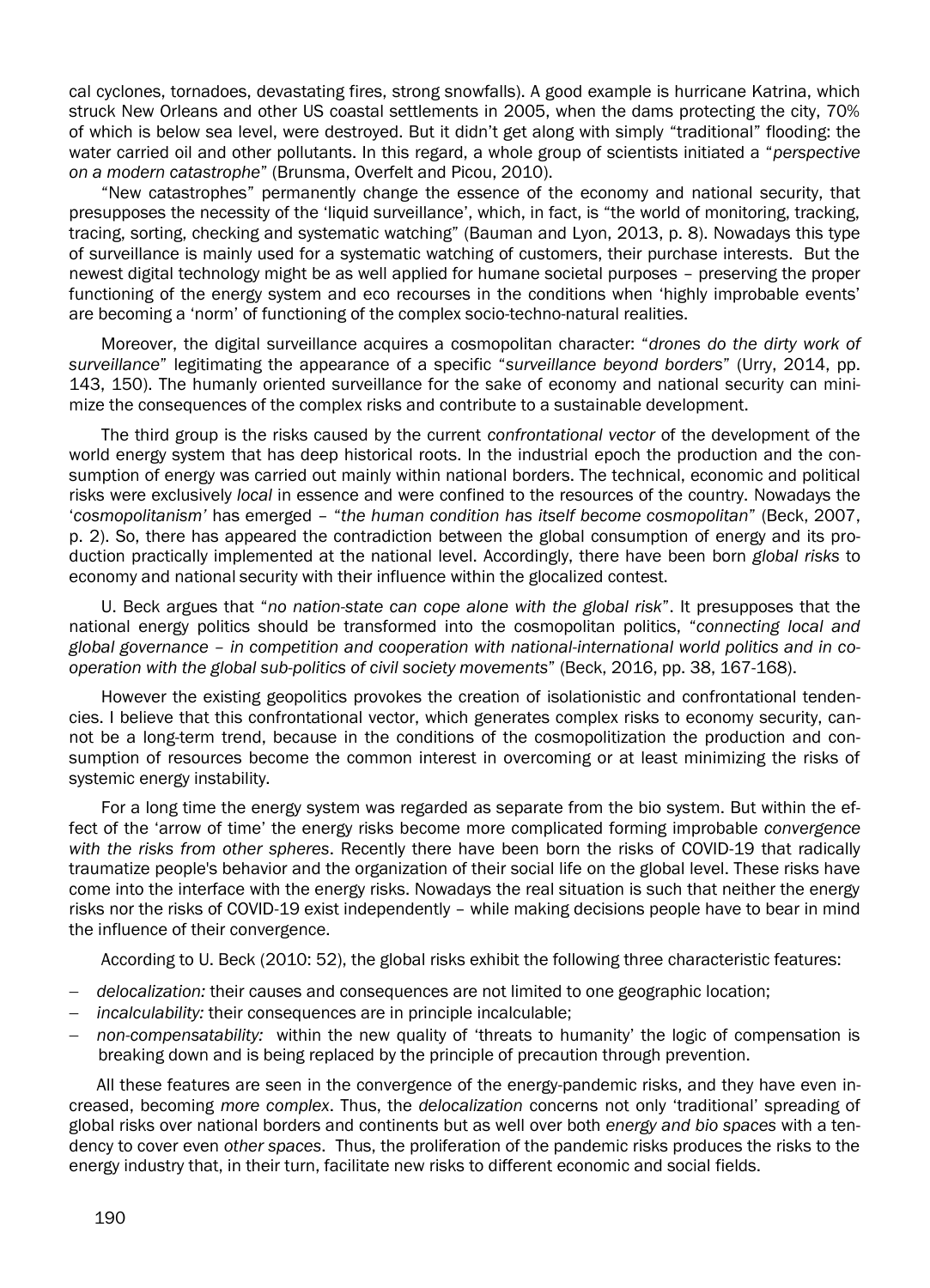The consequences of the convergence of the energy and COVID-19 risks are ambivalent: the negative effects on the economy, based on oil products are especially visible; but there may be positive ones – low-carbon practices might be given a 'happy chance' for even greater developing that will influence the future characteristics of the economy, bio-life, atmosphere, and other spheres. It stimulates the development of quite new energy systems.

The *incalculability* has redoubled due to the fact that there are no commonly recognized methods to estimate the consequences of the convergence of the energy-pandemic risks – the existing knowledge displays the limitations of the mono discipline-based approaches to economy, energy, epidemics and the inability to know their *multiple natures* in order to effectively deal with them.

The *non-compensatability* depends not only on the irreversible interventions in the energy and bio systems but on the incurable traumas of the network economy, bio-life, social worlds, humanness. It is next to impossible to make up for new social inequalities and broken identities. All this leads to catastrophic cascades with zero insurance.

The global risk also means "*the staging of the reality of global risk*" (Beck, 2010, p. 10). This presupposes that we have to do not only with the damage produced by the convergence of the energy and COVID-19 risks but with the ones made by their mystifications and simulacrum. Many new risks are *socially and culturally constructed* – there have appeared a lot of myths and fakes about their influence that have given birth to the pandemic of fear and anxiety.

The global screening of energy conflicts and virtual wars, images of dying people and new catastrophic futures can be observed in "timeless time". If earlier the 'cosmic fear' was used in all religious systems in the form of a special control (Bahtin, 1968), nowadays the *cosmopolitan fear* as its new type is traumatizing the world public consciousness.

Some people accept fake news as real that increases the so called *"liquid fear"* (Bauman, 2006) now acquiring a *cosmopolitan character*. It includes in itself the effect of 'liquid evil', the essence of which is the anonymous and constant production of fear and uncertainty (Bauman and Donskis, 2016, p. 6-7).

To a large extent the cosmopolitanization of fear is based on media performances and talk-shows about the human vulnerability to the complex risks. The cosmopolitan screen-fear is becoming a selfsufficient *virtual virus* that affects and traumatizes people's minds. As a result, the distinction between the convergent energy-pandemic risks and the cultural perception of them blurred. In order to respond adequately to these new challenges the cosmopolitan politics is needed that must be based on the principles of *substantial rationality.*

The complexity of the convergent energy-COVID-19 risks is vividly manifested in *changing knowledge* that begins to develop *nonlinearly* through gaps, traumas and points of bifurcation. This process is accompanied by *an explosion* as of *various knowledge* as well as *non-knowledge* produced in different sciences. U. Beck argues: "*What used to count as knowing is becoming non-knowing, and non-knowing is acquiring the status of knowledge*".

Nowadays there have appeared a lot of *vague* interpretations of the convergent risks that give rise to the 'decision paradox': "*The greater the threat, the greater the gap in knowledge, the more urgent and more impossible is the decision*" (Beck, 2010, pp. 116, 117).

The consequences of the convergence of the mentioned risks are shifting to *all* our life, to anywhere and nowhere. The impossibility of the decision concerning these risks increases due to the fact that up to now the results of the knowledge are mainly concentrated in mono discipline-based approaches that deal only with *concrete* spheres. In conditions of the complex socio-techno-natural realities there are no energetic systems that functions independently from ecological, epidemiological or any other spheres – the inter-disciplinary is needed.

Risks to economy and energy, wealth and health are connected with the *radicalization of social inequality* both on global and local levels (Holton, 2014). There have appeared the gaps in the international division of labor which for a long time functioned rather effectively on the basis of formal rationality, pragmatism and mercantilism.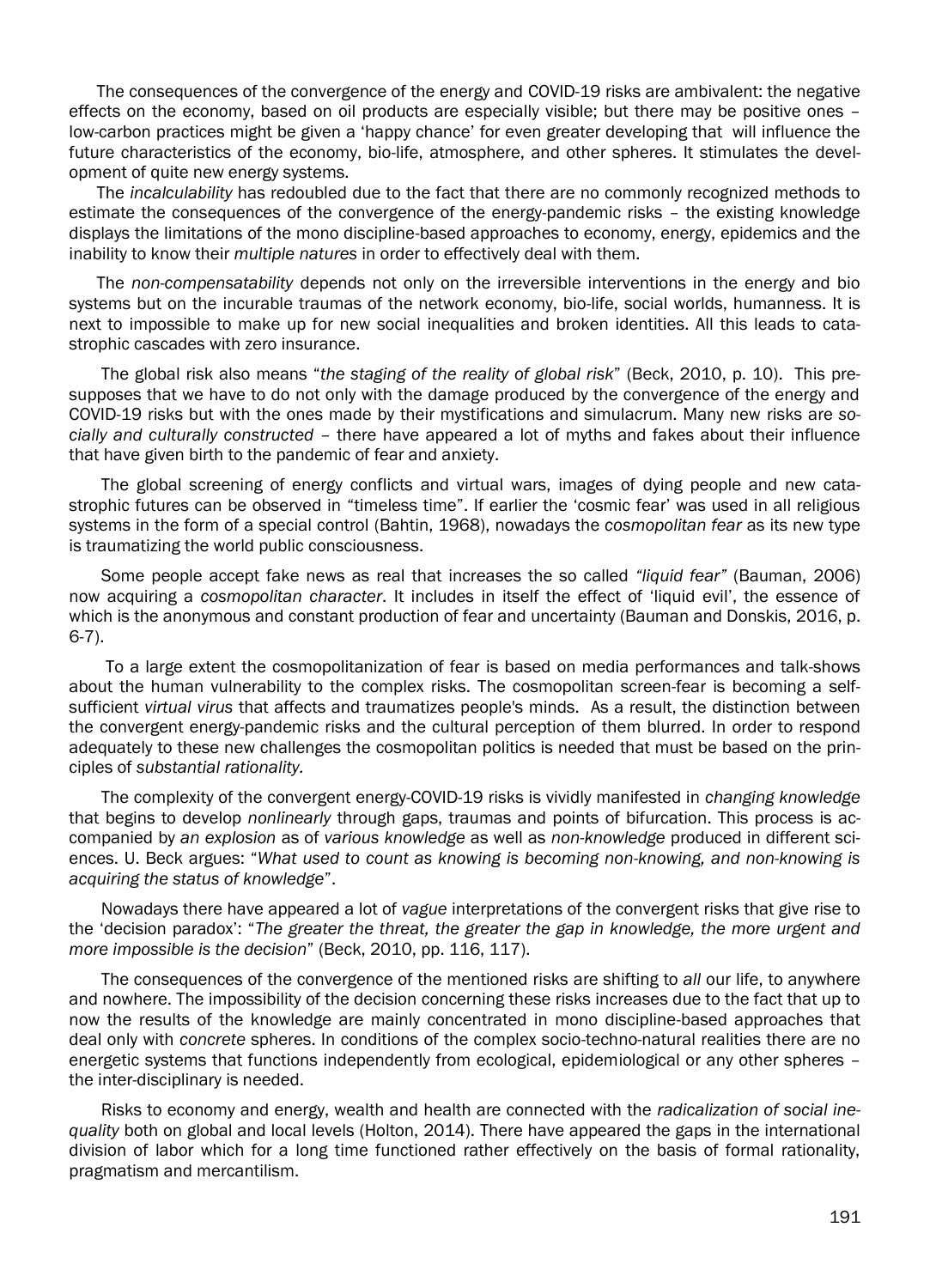According to I. Wallerstein's world-system analysis, the "core" states of the rich North dominate in the world, increasing their growth in wealth and security due to such factors as the high carbon systems of production and consumption, the development of medical care and social insurance. The "periphery2 and '"semi-periphery" states of the South in their own way constructed the "successes" in life chances of the population of the "golden billion" – they deliver carbon recourses to the developed countries while functioning on mainly traditional technologies based on the cheap labor and lack of insurance.

They are still infrastructurally dependent upon the North. This global inequality prompted the author to vote for the transition from the formal rationality to the substantial rationality stressing the importance of values (Wallerstein, 2013) – there is a need to overcome the existing values of pragmatism. The transcontinental inequalities were also accompanied by an unequal distribution of risks that, in fact, were 'exported'. In particular, the Southern structures were encouraged to "be rationalized" – to host rather risky bio and medical laboratories that conducted experiments with viruses. Besides, the production of medical equipment, pharmacological products, means against infections, etc. was forcedly implemented there.

The convergence the energy-pandemic risks created the situation of *common challengers* both for the North and the 'others'. Nowadays one can see the 'boomerang effect' of these global inequalities: the North finds itself in an *existential dependence* on the growing power of the South – in the USA and European countries there was revealed a catastrophic lack of masks, gloves, gowns, disinfection means. These challengers foster both the North and the South to *symmetries* the existing international division of labor and risks*.* The common challengers cannot be solved nationally and within the existing glocalized context of inequalities.

The managing of the convergent energy and COVID-19 risks with the aim of minimizing their negative consequences for humanity lies in passing over from national to the *cosmopolitan politics*. There are some objective factors determined by the *nonlinearity* that force the movement in this direction. One of them is the *"metamorphosis of the world":* the theory of it "*is not about the negative side effects of goods but about the positive side effects of the bads. They produce normative horizons of common goods and propel us beyond the national frame towards a cosmopolitan outlook… From this a social catharsis may emerge*" (Beck, 2016, pp. 4, 122).

It means that 'the bads' in the form of the convergent risks could nonlinearly be transformed into the positive side effects – earlier unthinkable cosmopolitan politics within the frame of equal, codependent relations among the countries. It is very important to note that the process of metamorphization produces only possible hopes, creating alternative preconditions for substantial and responsible thinking while organizing activities and implementing mutual agreements (Kravchenko, 2017, pp. 3-14).

The leaders of some nations have displayed such thinking and actions directed towards just symmetrization of the relations between the North and the South that may give a start for elaborating the cosmopolitan energy politics. U. Beck has worked out the "*Paradox of Metamorphosis"* according to which in order to defend the national people "*need to act – in fact, think and plan – in a cosmopolitan* way" (Beck, 2016, pp. 10-11). There are some grounds for the cosmopolitan agency that can be seen even today: the agreement on limiting of the oil production was signed by OPEC+, USA and Russia.

There is more understanding that the humanity has to deal with the complex convergent risks producing both negative and positive side effects. People used to consume natural resources *constantly changing* technologies, increasing their growth for the sake of energy security. Nowadays in the cosmopolitan frame, 'the bads' in the energy system metamorphose into the good: *the fetishism of modesty in the consumption* is being born. This phenomenon also concerns the energy – low carbon technologies, solar and 'green' energies are being effectively developed. The same happens with our attitude towards the 'other worlds'.

Scientists who work with bacteria and virus *change them* in accordance with profit-minded abuses; nowadays the reverse takes place – *they latently change us*, creating a reciprocal answer in the form of new epidemics, producing a profound impact on our diets, work, leisure time, and life-styles. In order to make the positive side effects of the complex convergent risks visible, the *cosmopolitain thinking and theorizing* is needed.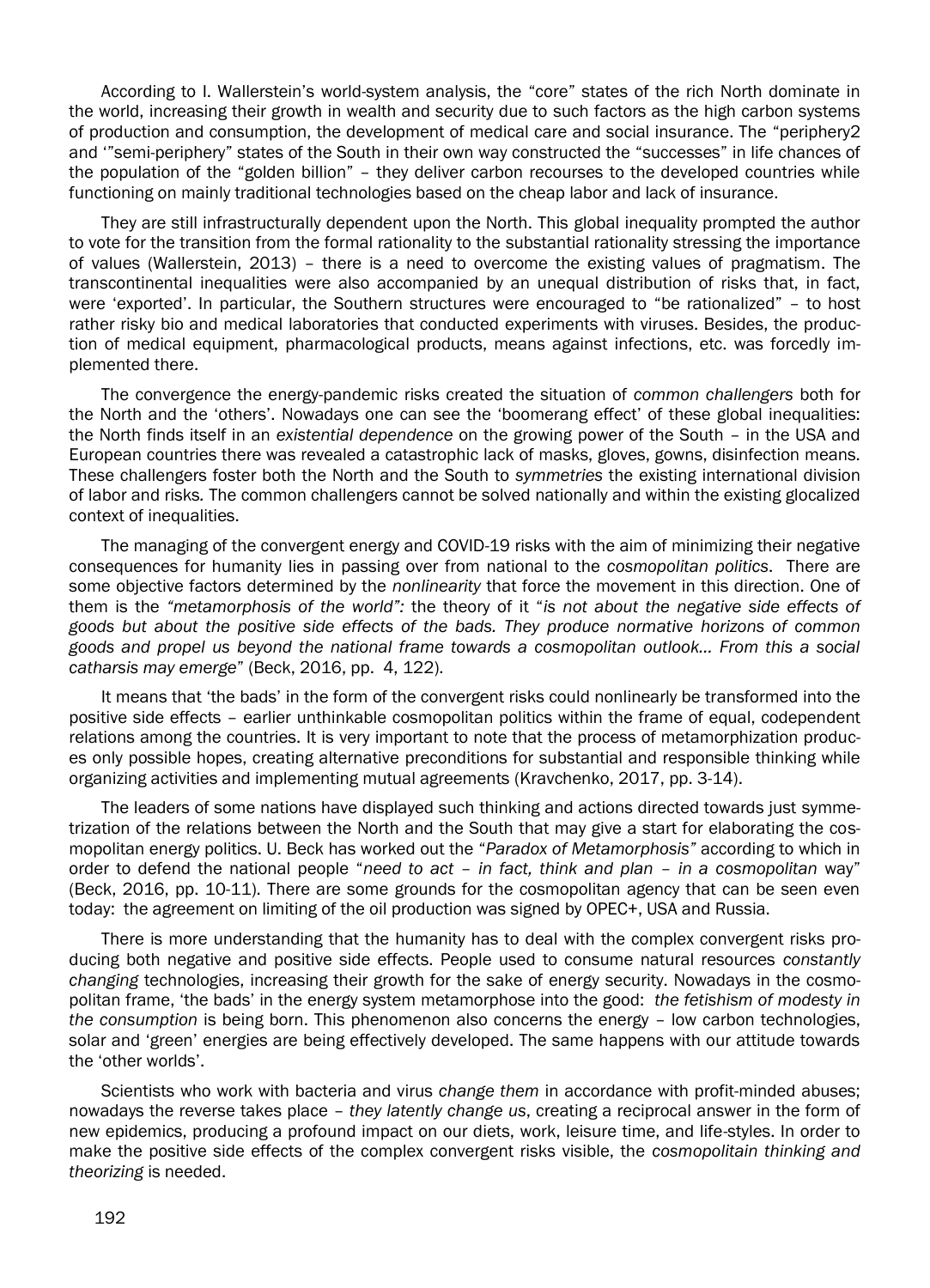The *cosmopolitan politics* should be of *a humanistic type*. There are certain intellectual backgrounds for the *urgent rebirth of humanism*. Z. Bauman (2017, p. 167) argues: today more than ever it is necessary to realize that "*we – human inhabitants of the Earth – are in the either / or situation: we face joining either hands, or common graves*".

The establishment of the humane oriented cosmopolitan politics cannot be a simple linear directed process. On the one hand, "*contemporary science and biotechnologies affect the very fibre and structure of the living and have altered dramatically our understanding of what counts as the basic frame of reference for the human today*"; on the other hand, – there appears "*a global sense of inter-connection among all humans, but also between the human and non-human environment*" (Braidotti, 2015, p. 40).

In these conditions much depends on scientists' agency, their efforts to move social sciences to the interaction not only with hard sciences but with the Humanities as well the knowledge of which can preserve humanist principles in all theoretical tools (Kravchenko, 2011, p. 11-18). Some scholars argue for the development of science and technologies in the line with the "*human spirit*" (Vanderburg, 2016). All this may link peoples and countries for a more effective cooperation in economy, energy and other spheres on the basis of the cosmopolitan humanism.

The humanely oriented practices, based on the passage from the formal rationality and pragmatism to the substantive rationality and alternative values are already manifested. "*A number of economic practices appeared throughout Europe and the United States that embodied alternative values: the value of life over the value of money; the effectiveness of cooperation over cutthroat competition; the social responsibility of corporations and responsible regulation by governments over short-term financial strategies*" (Castells, 2017, p. 1).

On these grounds there have been also elaborated the post-anthropocentric technologies that presuppose friendly relations of people, energy, eco and bio entities. At the same time, 'the bads' of formal rationality and pragmatism that facilitate the development of profit-making energy structure may be metamorphosed into "*the goods*" of the substantive rationality. Consequently, 'the bads' of convergent energy and COVID-19 risks may be metamorphosed into the catharsis – quite hum*ane* attitude of people towards inanimate and bio nature appears.

#### **CONCLUSION**

The new challenges to economy security expressed in the convergence of energy and pandemic risks, caused by the trends of nonlinear development of the becoming complex socio-techno-natural realities, will remain in the foreseeable future. These realities are not just chaos, but essentially glocalized complexity which functions beyond the borders of nations and organized in a different way. The complex risks have never been before, and they cannot be effectively managed by the institutions of nation-states. In order to deal with the convergent risks the humanistic cosmopolitan politics is needed.

The principles of formal rationalism, pragmatism and materialism, even taken within the context of the state regulation, do not prevent the political elites from ignoring elementary norms of moral responsibility for their activities – transnational actors produce and consume energy without relying on the principles of humanism and bioethics. In the sphere of economy security this generates the risks both for nation-states and the human community.

The emerging metamorphization of the world is undoubtedly an objective factor that can facilitate the transformation of 'the bads' of the convergent risks into the positive side effects – the preconditions of establishing the cosmopolitan politics based on of equal, codependent relations among the nations. But the realization of this possibility depends much on the subjective factor. The movement towards this goal presupposes the integration of the world scientific community, the efforts of the representatives of social, natural and humanitarian knowledge are demanded.

Such an intellectual union will provide the opportunity to offer the world economic and political elites the valid knowledge of the convergent risks. This might give a start to the search and approval of a new form of the economy security in the frame of friendly existence among humans and non-humans.